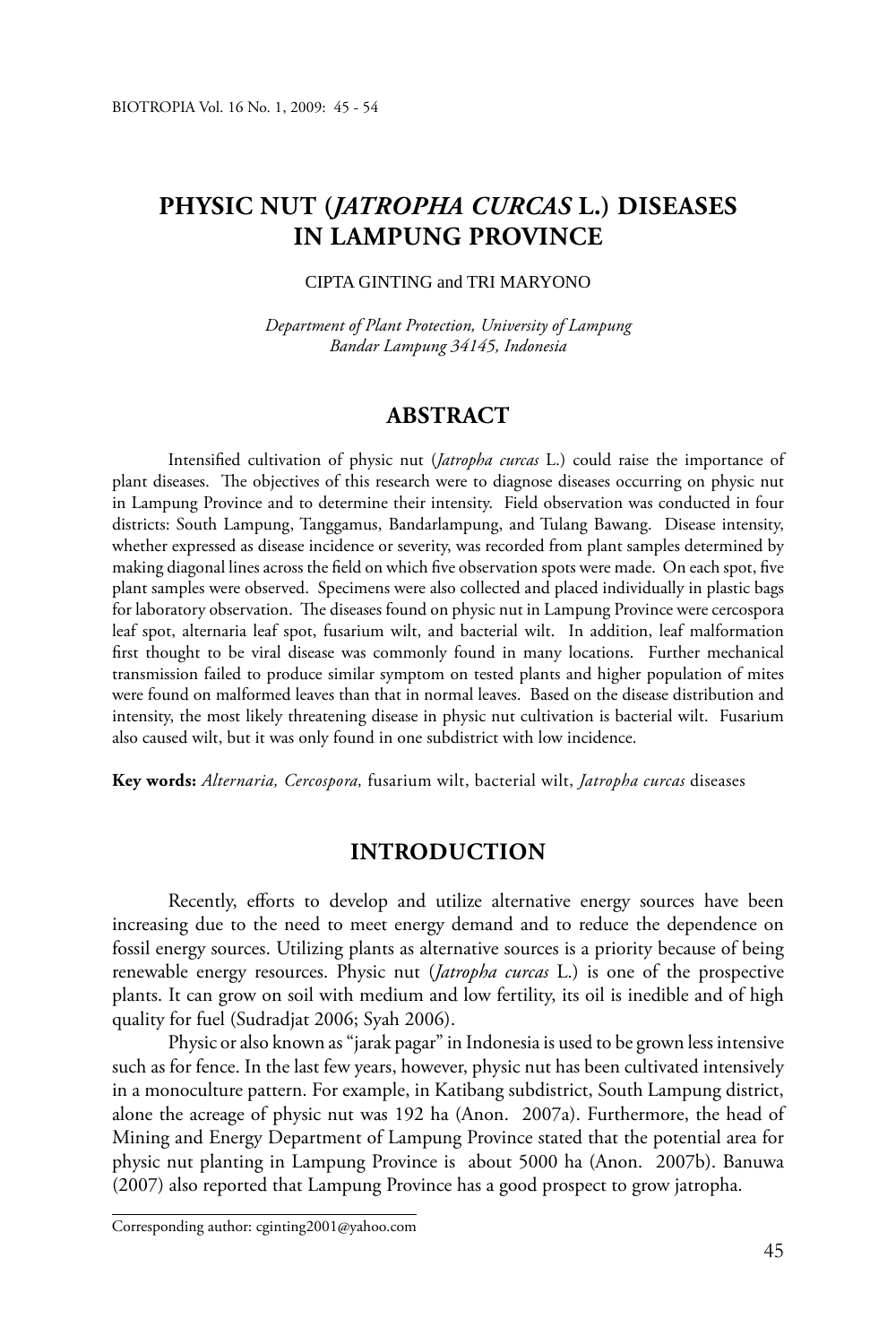Change of planting pattern could increase the importance of some plant diseases. Intensification of a plant generally tends to increase the threat of pests and diseases (Fry 1982; Agrios 2005). Plants that are grown less intensive usually do not suffer severely from pests and pathogen attack. However, when they are cultivated intensively such as in intensive monoculture pattern, plants are of high risk to be attacked severely by pests and diseases, especially when they are not properly managed.

Accordingly, the change in cultivation pattern of physic nut into intensive monoculture pattern should be followed by raising awareness about its pests and diseases. Information about physic nut diseases in literature is very limited. Lozano (2007) listed pathogens infecting the plant without mentioning their geographical distribution, including *Phytophthora* spp., *Pythium* spp., and *Fusarium* spp., *Heminthosporium tetramera, Pestalotiopsis paraguarensis, P. versicolor,* and *Cercospora* sp. It has also been reported that several pathogens infect physic nut in Indonesia: *Ralstonia solanacearum*, *Rhizoctonia bataticola* (Republic of Indonesia Department of Agriculture 2006a), *Phytophthora nicotianae* (Republic of Indonesia Department of Agriculture 2006b), *Alternaria* sp. and *Cercospora* sp., *Fusarium* sp., *Botrytis* and *Xanthomonas campestris* (Hambali *et al.,* 2006; Prihandana and Hendroko 2006). Latha *et al*. (2009) reported the occurrence of root and collar rot diseases of physic nut in India.

To our knowledge, there is no published information on diseases of physic nut in Lampung Province so far. The objectives of this research were to diagnose diseases occurring on physic nut in Lampung Province and to determine the intensity of the disease in the field.

# **MATERIALS AND METHODS**

#### **Observation in the field**

The disease diagnosis started with field observation of physic nut diseases. Field observation was conducted in four districts, considered to be the most important areas of physic nut cultivation in Lampung, and in each district two subdistricts were visited. The districts and subdistricts were South Lampung (Natar and Ketibung subdistricts), Tanggamus (Gunung Alip and Talang Padang), Bandarlampung (Rajabasa and Tanjung Seneng), and Tulang Bawang (Tanjung Raya and Simpang Pematang). Due to wide geographical distribution of physic nut fields, some fields were only visited once or twice. Observation was focused on symptoms of diseases as they occur in the field and factors that might affect the diseases such as plant age, plant spacing (row width), plant growth, plant canopy, and topography*.*

To determine the intensity of diseases, plant samples were selected with the following procedure. Two diagonal lines were made across the field on which five observation spots were made. On each of five spots  $(x)$  five plants were observed.

For systemic diseases, the disease intensity was expressed as disease incidence determined by using the formula of  $DI = n/N$  x 100%, where  $DI =$  disease incidence, n = number of plants showing symptoms, and  $N =$  the total number of plants observed.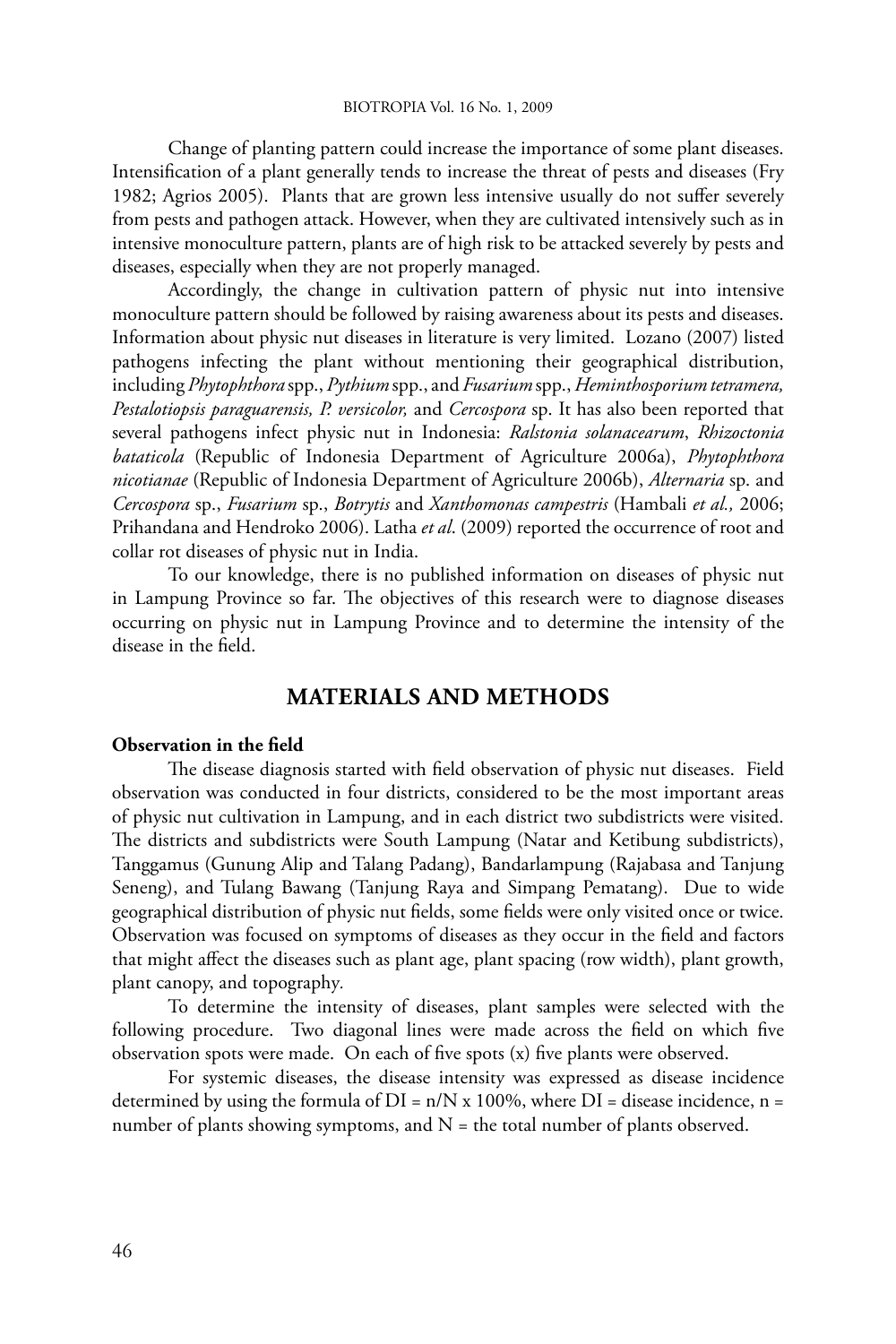Jatropha curcas diseases – Cipta Ginting *et al.*

$$
DS = \frac{\sum_{i}^{n}(v \times n)}{V \times N}
$$

For local diseases, the disease intensity was expressed as diseases severity determined by the formula of where  $DS =$  disease severity,  $v =$  disease score of sample  $i<sup>th</sup>$ ,  $n =$  number of plant samples with a particular score,  $V =$  the highest score, and  $N =$  total number of samples. Disease score range from 0 (no symptom) to 4 (more than 50% of leaf surface showed symptoms).

Regarding the kinds of the diseases, in addition to the plant samples, any plants showing symptoms were observed. At first the distribution of diseased plants was determined whether it was evenly distributed in the field or it was in clustered (made gradient). Then, for each diseased plant it was determined whether the symptoms were local or systemic. Specimens, whole or part of plant samples showing symptoms, were collected and placed individually in plastic bags. The specimens were placed in a cooler during transportation to the laboratory for further examination.

### **Observation in the Laboratory**

Each of the specimens was observed in the laboratory soon upon arrival or the next day. If the suspected pathogen causing particular symptoms was a fungus, the specimen was incubated at relative humidity of 100% by placing sterile cotton dampened with sterile water in plastic bags or trays covered with plastic. Pathogenic fungi usually form spores in  $2 - 3$  days at room temperature. The spores and other structures were observed with a compound microscope.

Some other specimens were used to isolate infecting fungi. For this purposes, the media used was *potato dextrose agar* (PDA) supplemented with lactic acid 1.4 ml per liter media. Small pieces  $(1 - 2 \text{ mm})$  of plant tissue between the healthy and the infected tissue were taken and then placed on the media in Petri dishes. Fungi growing in the media was transferred into new media and identified to genus. Identification was based on Barnett and Hunter (2001).

Diseased plants suspected to be infected by virus was diagnosed from the symptoms. To verify whether or not the causal agent was a virus, the suspected agent was transmitted mechanically. Further observation was also conducted to determine whether causal agent other than virus might cause the symptoms. On the malformed leaves, mites were found. To determine whether or not the severity of leaf malformation was correlated to the population of mites, the leaves were divided into three groups, i.e.: leaves with severe symptoms, leaves with mild symptoms, and those without symptoms. From each category, the number of mites was determined.

If the symptom was suspected to be caused by pathogenic bacteria, diagnosis was based on internal and external symptoms. In addition, effort was made to observe bacterial ooze. To do this, a few steam cuts were placed on test tubes containing tap water. About 30 minutes later, bacterial ooze was streaming out of the tissue.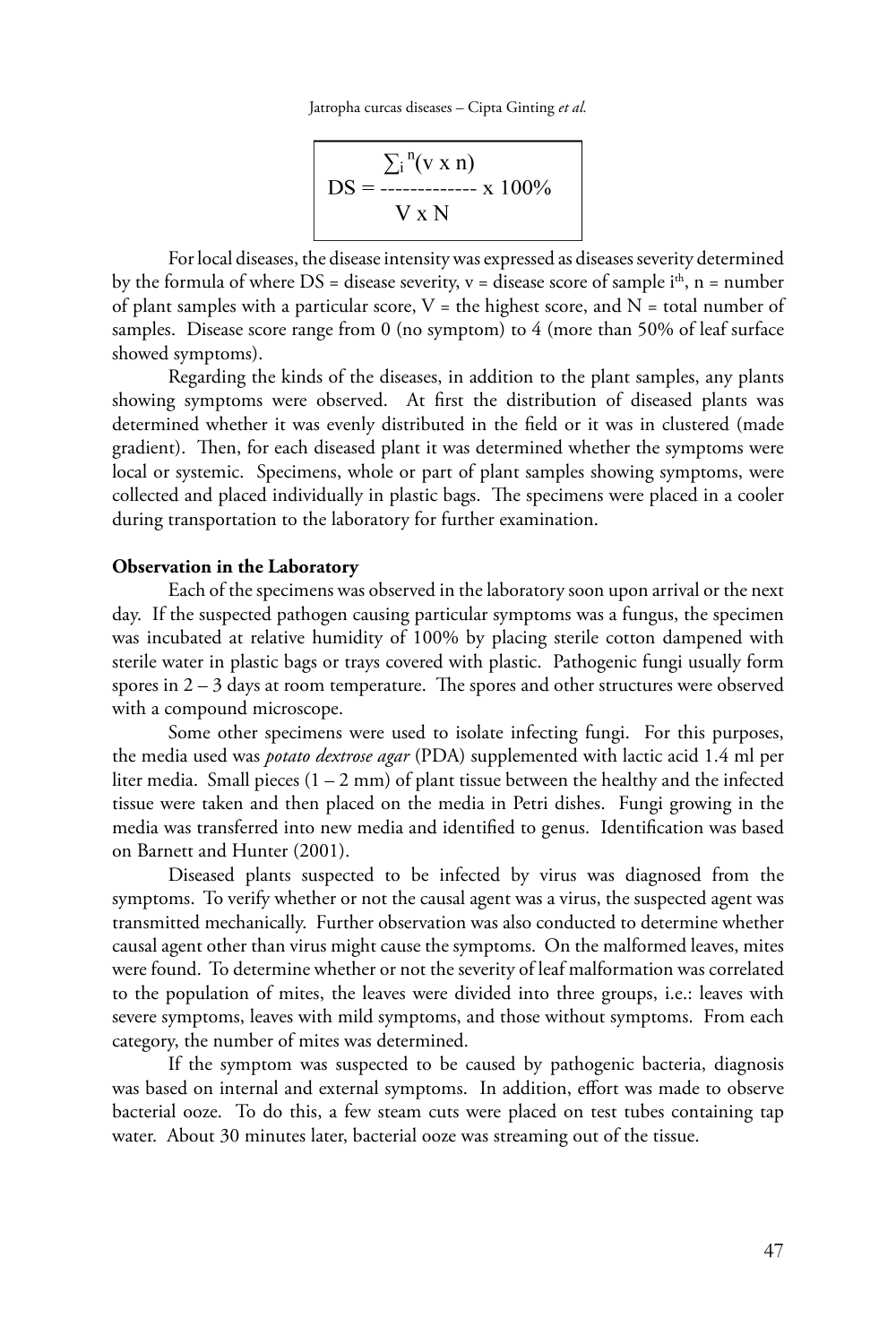#### BIOTROPIA Vol. 16 No. 1, 2009

## **RESULTS AND DISCUSSIONS**

## **Locations and Cultivation Manners**

Table 1 summarizes the locations and cultivation manners of physic nut fields in four districts. It shows that the cultivation system including plant age, row width, and planting pattern was similar in the subdistricts of every district. However, the cultivation system greatly varied among districts. The area used for physic nut cultivation is generally flat except that of Ketibung, South Lampung. Physic nut was cultivated in a monoculture system in all fields except in Tulang Bawang district where it was grown in mixed culture with rubber and oil palm plants. Physic nut generally grew well except in both fields of Tulang Bawang district and Tanjung Seneng where it grew poorly.

In Bandarlampung, only two physic nut fields were found and those were in Rajabasa and Tanjung Seneng subdistricts. In addition to these two fields, there were a few locations where seedlings are produced for sale.

In Tulang Bawang district, three fields were reported to be planted with physic nut. However, when we visited the locations it appeared that one field was grown with another *Jathropa* species locally known as "*jarak kepyar*". Therefore, only two fields about 0.5 ha, each was observed which are located in Tanjungraya and Simpang Pematang subdistrits.

| Locations                                           |                       | <b>Cultivation Manners</b> |                                       |                   |  |  |
|-----------------------------------------------------|-----------------------|----------------------------|---------------------------------------|-------------------|--|--|
|                                                     | Plant Age<br>(months) | Row width<br>(m)           | Planting pattern                      | Land<br>condition |  |  |
| <b>South Lampung District:</b>                      |                       |                            |                                       |                   |  |  |
| Natar Subdistrict                                   | 8                     | $2 \times 2$               | monoculture                           | flat              |  |  |
| Ketibung Subdisrict                                 | 9                     | $2 \times 2$               | monoculture                           | aslant            |  |  |
| Tanggamus District:                                 |                       |                            |                                       |                   |  |  |
| Gunung Alip Subdistrict<br>Talang Padang Subdisrict | 6                     | $1 \times 1$               | monoculture                           | flat              |  |  |
|                                                     | 6                     | $1 \times 1$               | monoculture                           | flat              |  |  |
| <b>Bandarlampung District:</b>                      |                       |                            |                                       |                   |  |  |
| Rajabasa Subdistrict                                | 6                     | $1 \times 1$               | monoculture                           | flat              |  |  |
| Tanjung Seneng Subdisrict                           | 12                    | $1 \times 1.25$            | monoculture                           | flat              |  |  |
| Tulang Bawang District:                             |                       |                            |                                       |                   |  |  |
| Tanjung Raya Subdistrict                            | $\overline{c}$        | $1 \times 1.25$            | mixed culture with rubber<br>plants   | flat              |  |  |
| Simpang Pematang Subdisrict                         | $\overline{c}$        | $1 \times 1.25$            | mixed culture with oil<br>palm plants | flat              |  |  |

Table 1. Locations and cultivation manners of physic nut in the field observed in four districts in Lampung Province

#### **Physic Nut diseases**

The disease and disorder of physic nut found in Lampung were cercospora leaf spot, bacterial wilt, alternaria leaf spot, fusarium wilt, and leaf malformation (Table 2). Cercospora leaf spot was found in all fields except in Tanjung Seneng, Bandarlampung. The diagnosis of cercospora leaf spot was conducted by field observation followed by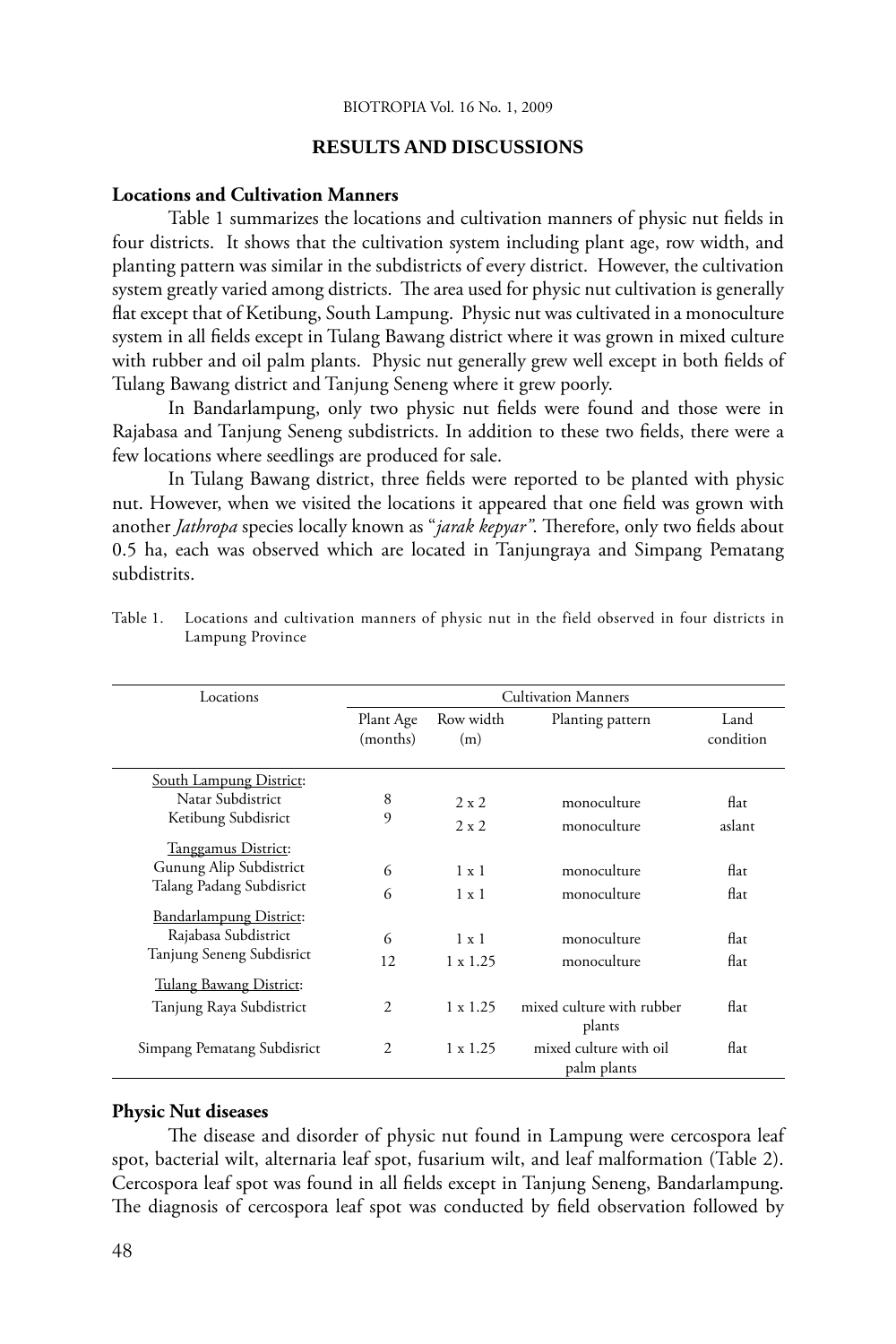laboratory examination. The form of leaf spot was irregular. The leaf spot was whitish brown in the center with brown at the edge. The spot was a necrotic tissue that was encircled by chlorotic tissue seen as yellowish zone (Figure 1). In the laboratory, fungal reproductive structure taken from the leaf spot was identified as *Cercospora* based on the identification key used (Barnett and Hunter 2001). *Cercospora* is reported to cause such leaf spot on physic nut and the species is reported to be *C. ricinella* (Hambali *et al*. 2006) and *C. jatrophae* (Prihandana and Hendroko 2006). Based on this observation and reference, it was concluded that the disease was cercospora leaf spot caused by *Cercospora*  sp.



Figure 1. Symptom of cercospora leaf spot. The symptom was described in the teks.

Alternaria leaf spot was found only in Tanjung Seneng. Diagnosis of alternaria leaf spot was also conducted in the field and confirmed in the laboratory. The symptoms of this disease are similar to that of cercospora leaf spot except that all spot areas are brown in color without whitish area (Figure 2). In addition, after 2-day incubation at 100% relative humidity at room temperature, conidia were found in the spot area. The conidia consisted of several dark cells. According to the identification key (Barnett and Hunter 2001), the conidia were formed by *Alternaria*. *Alternaria ricini* was reported to be the causal agent of leaf spot of physic nut (Hambali *et al*. 2006). Based on the observation in the field and in the laboratory by Hambali et al. (2006), it was concluded that the disease was alternaria leaf spot caused by *Alternaria* sp.



Figure 2. Symptom of alternaria leaf spot (arrow).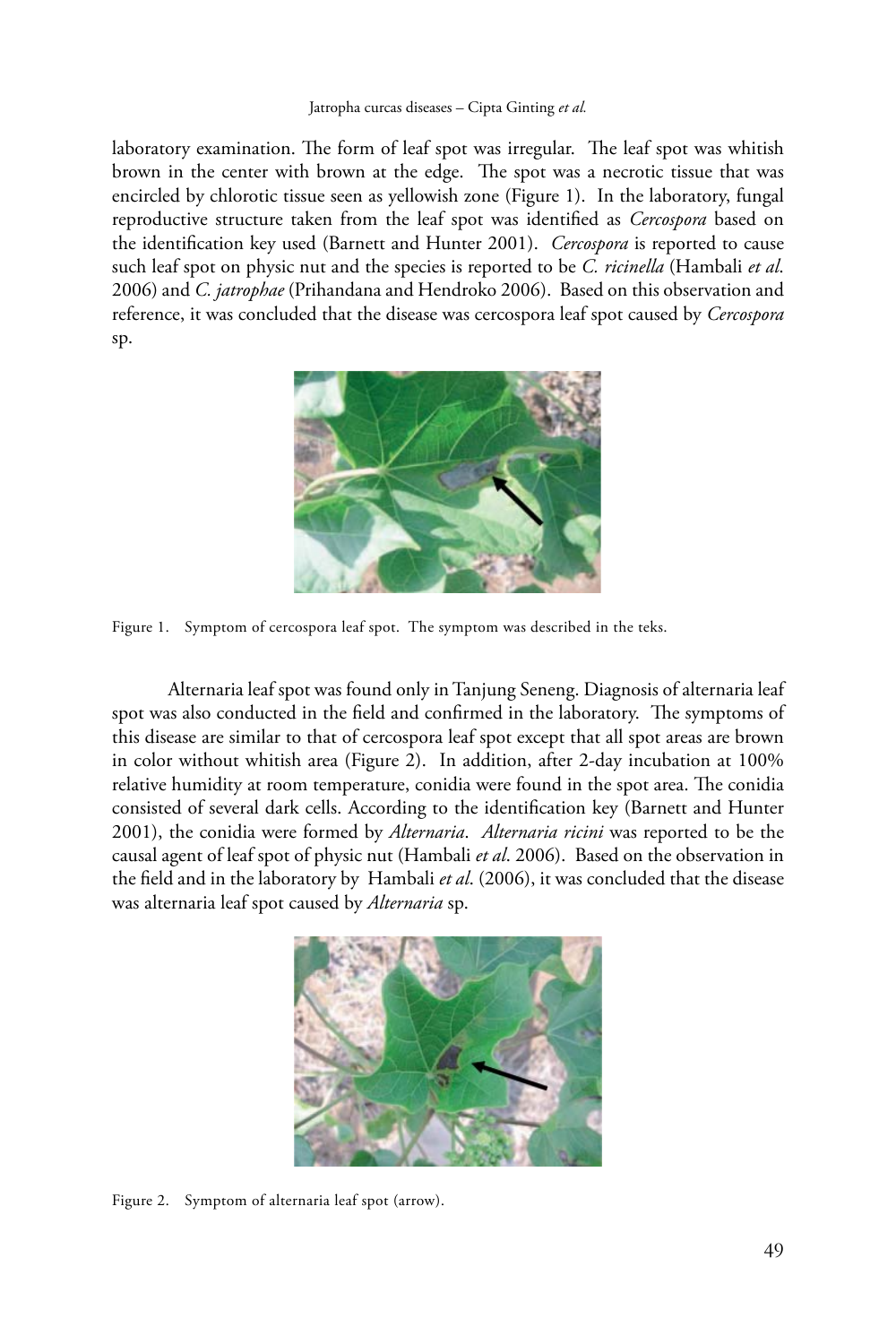Another disease of physic nut was wilt caused by a fungus, *Fusarium*. The disease was only found in Tanjung Raya Subdistrict, Tulang Bawang District. The symptoms of the disease were the affected plant became wilt and the leaves remained attached to the plants. Isolation was done on PDA containing lactic acid (1.4 ml/l) media and the resulted culture was whitish in color. Observation under a microscope revealed that there were two kinds of conidia, i.e.: macroconidia and microconidia. According to Barnett and Hunter 2001, the fungus is *Fusarium.* Hambali *et al.* (2006) reported that *F. oxysporum*  could cause wilt symptoms in physic nut in the seedbeds as well as in the field.

Bacterial wilt was found at least in one subdistrict of all districts in Lampung Province (Table 2). The main symptoms were that the affected plants became wilted and the leaves remained attached to the plants. The base stem showed necrosis. Internal observation revealed that the internal tissues showed brownish color in the middle parts (Figure 3). When the stem was submerged in tap water, bacterial ooze streamed out of the plant tissue. The bacterial ooze looked like white strand but when the water was shaking the bacterial ooze soon broke and the suspension became clouded. Based on the external and internal symptoms as well as the bacterial ooze, it was assumed that the disease was bacterial wilt caused by *Pseudomonas* (*Ralstonia*).

In addition to the diseases, a disorder called leaf malformation was observed on the leaves, mostly on the young ones. Leaf malformation occurred in all fields except the fields in Tulang Bawang district. It was thought to be caused by a plant virus because several plants showed similar symptoms when attacked by certain plant viruses (Agrios 2005; Semangun 2000). Some farmers also believe that the problem was caused by a virus. However, mechanical transmission failed to give positive results that the inoculated plants did not show any symptom after more than 4 weeks after inoculation. Since no symptoms occur in the tested plants indicating that the agent could not be transmitted mechanically, further observation was conducted in two fields which were Natar and Rajabasa subdistricts. During 5-week observation in both fields, some plants showed reduced symptoms and the incidence of leaf malformation was decreased (Table 2). Furthermore, it was observed that mites were found to be associated with the disordered plants. When the population of mite was determined on leaves with severe, mild, and no symptoms, it was consistently found that mite population on leaves with symptoms was higher than that on leaves without symptoms (Table 3).

| Locations                      | Diseases                           | Disease Intensity (%) at<br>$1 - 5$ Observations <sup>1)</sup> |    |                |       |    |
|--------------------------------|------------------------------------|----------------------------------------------------------------|----|----------------|-------|----|
| (Date of First Observation)    |                                    |                                                                | 2  | 3              | 4     | 5  |
| <b>South Lampung District:</b> |                                    |                                                                |    |                |       |    |
| Natar Subdistrict              | Cercospora leaf spot <sup>2)</sup> | 22                                                             | 17 | 13             | 6     | 6  |
| (6 Juni 2007)                  | Bacterial wilt <sup>3)</sup>       | 7                                                              | 4  | $\overline{c}$ | $-4)$ |    |
|                                | Leaf malformation $^{3)}$          | 98                                                             | 84 | 58             | 44    | 33 |
| Ketibung Subdisrict            | Cercospora leaf spot               | 10                                                             | 9  | ۰              | -     |    |
| (8 Oktober 2007)               | Leaf malformation                  | 66                                                             | 56 |                |       |    |
| Tanggamus District:            |                                    |                                                                |    |                |       |    |
| Sinar Banten Subdistrict       | Cercospora leaf spot               | 20                                                             |    |                |       |    |
| (3 September 2007)             | Bacterial wilt                     | 12.                                                            |    |                |       |    |
|                                | Leaf malformation                  | 80                                                             |    |                |       |    |

Table 2. Locations, diseases, and disease intensity of physic nut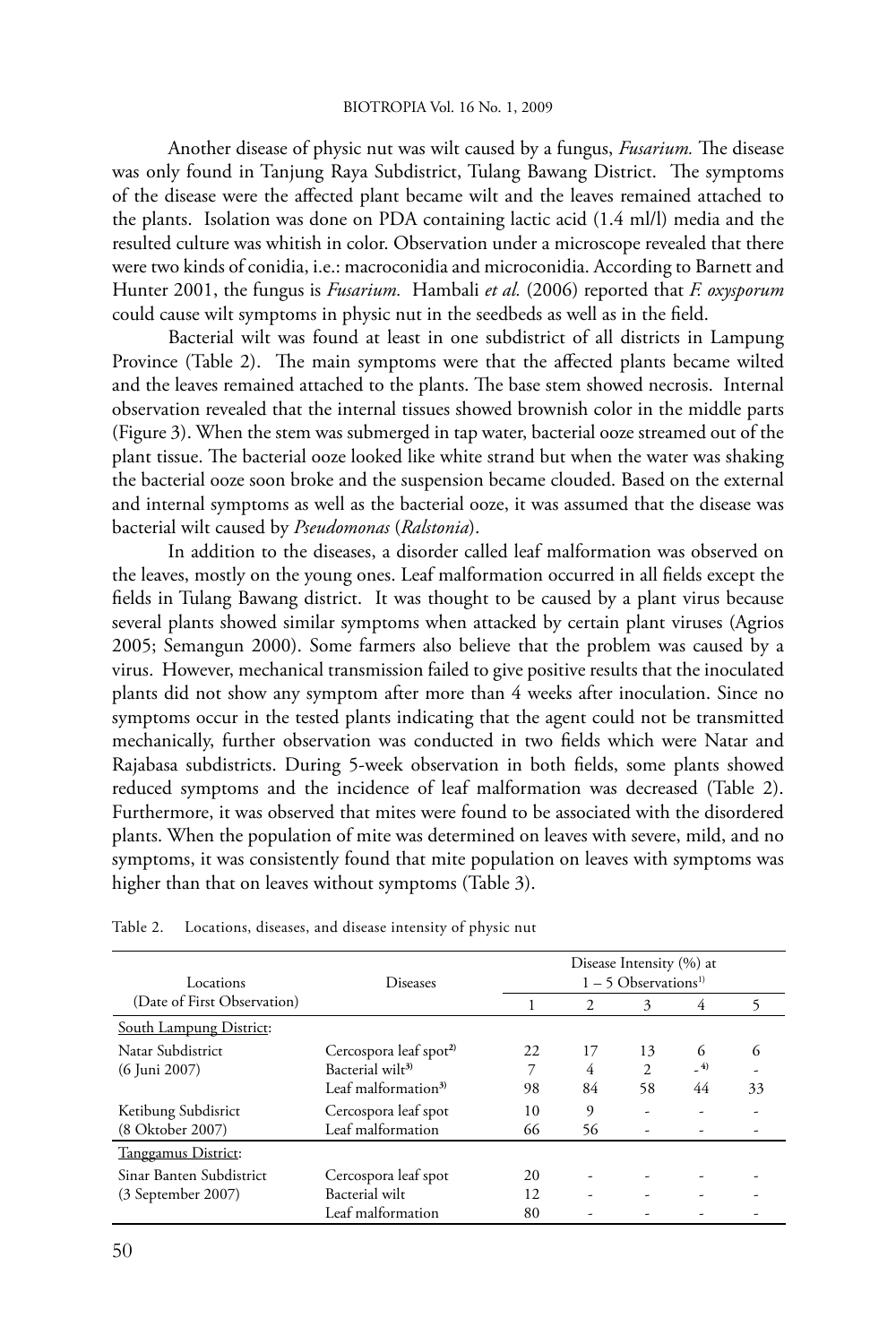### Jatropha curcas diseases – Cipta Ginting *et al.*

| Locations                      | Diseases                           |    | Disease Intensity (%) at<br>$1 - 5$ Observations <sup>1)</sup> |    |    |    |
|--------------------------------|------------------------------------|----|----------------------------------------------------------------|----|----|----|
| (Date of First Observation)    |                                    | 1  | $\overline{c}$                                                 | 3  | 4  | 5  |
| Talang Padang Subdisrict       | Cercospora leaf spot               | 21 |                                                                |    |    |    |
| (3 September 2007)             | Bacterial wilt                     | 32 |                                                                |    |    |    |
|                                | Leaf malformation                  | 40 |                                                                |    |    |    |
| <b>Bandarlampung District:</b> |                                    |    |                                                                |    |    |    |
| Rajabasa Subdistrict           | Cercospora lealf spot              | 22 | 22                                                             | 17 | 25 | 25 |
| (3 Juni 2007)                  | Bacterial wilt                     | 12 | 12                                                             | 12 | 16 | 20 |
|                                | Leaf malformation                  | 84 | 84                                                             | 52 | 40 | 36 |
| Tanjung Seneng Subdisrict      | Alternaria leaf spot <sup>2)</sup> | 4  | 5                                                              |    |    |    |
| (7 Agustus 2007)               | Leaf malformation                  | 96 | 88                                                             |    |    |    |
| Tulang Bawang District:        |                                    |    |                                                                |    |    |    |
| Tanjung Raya Subdistrict       | Cercospora leaf spot               | 5  | 4                                                              | 3  |    |    |
| $(19 \; \text{Juni } 2007)$    | Fusarium wilt <sup>3)</sup>        | 8  | 6                                                              | 5  |    |    |
| Simpang Pematang Subdisrict    | Cercospora leaf spot               | 3  | $\overline{c}$                                                 |    |    |    |
| (1 Oktober 2007)               | Bacterial wilt                     | 13 | 11                                                             | 9  |    |    |

#### Table 2. Continued

#### Note:

<sup>1)</sup>Obervation was conducted 1 – 5 times. In any field observed more than once, the observation interval was 2 week.

<sup>2)</sup>Cercospora leaf spot and alternaria leaf spot were expressed as disease disease severity. The formulas used to determine disease severity is stated in Materials and Method.

<sup>3)</sup>Bacterial wilt, fusarium wilt, and leaf malformation were expressed as disease incidence. The formulas used to determine disease intensity are stated in Materials and Method.

**4)** - means no data.



Figure 3. Part of wilted physic nut and longitudinal section of stem revealed brownish internal tissues showed.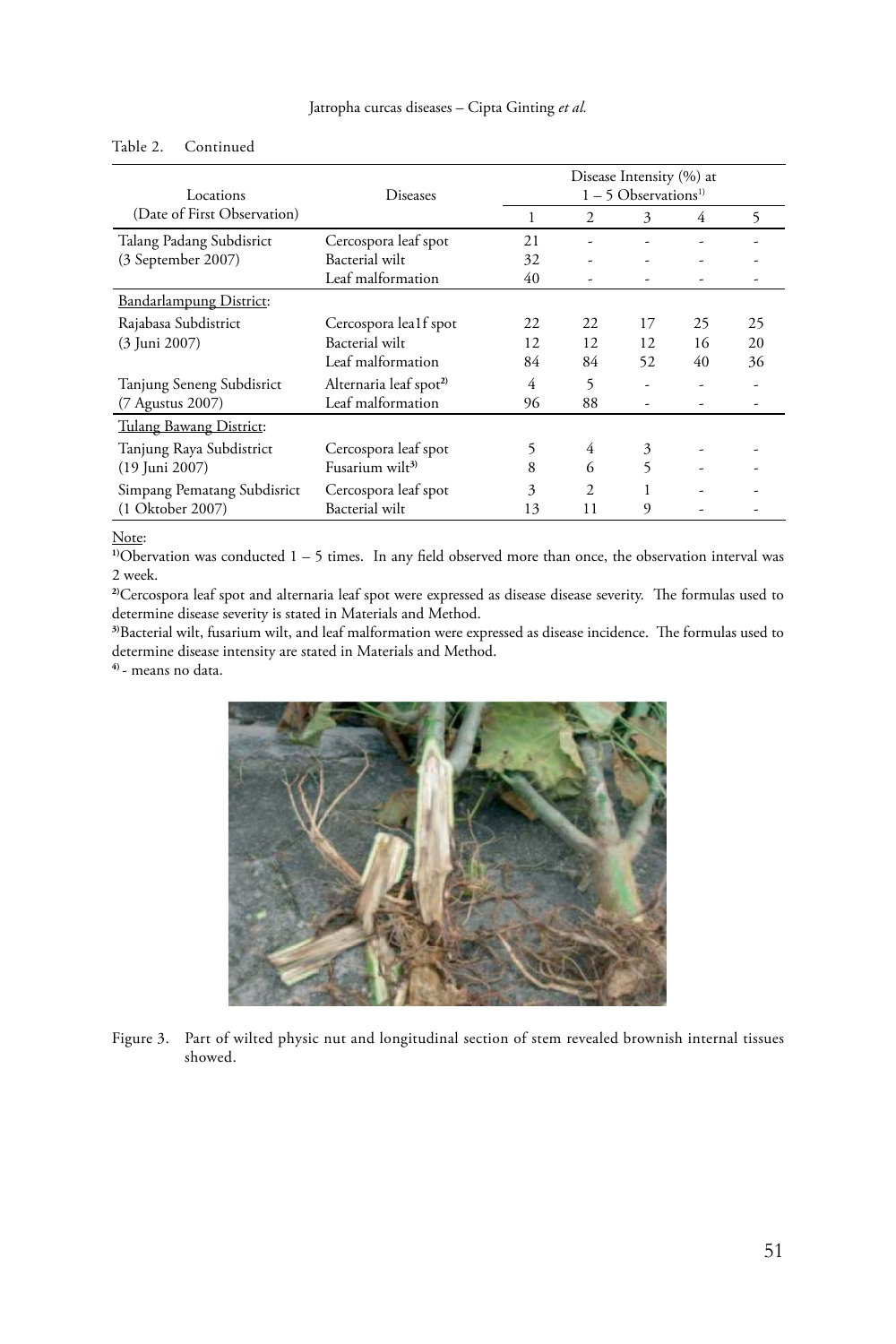#### BIOTROPIA Vol. 16 No. 1, 2009

| Observation           | Total number of mites per 25 leaves |              |            |  |  |
|-----------------------|-------------------------------------|--------------|------------|--|--|
| Spots <sup>1)</sup>   | Severe Symptom                      | Mild Symptom | No Symptom |  |  |
| Natar Subdistricts    |                                     |              |            |  |  |
| 1                     | 25                                  | 16           | 7          |  |  |
| 2                     | 34                                  | 30           | 5          |  |  |
| 3                     | 25                                  | 30           | 8          |  |  |
| 4                     | 15                                  | 18           | 4          |  |  |
| 5                     | 19                                  | 25           | 6          |  |  |
| Average               | 23.6                                | 23.8         | 6.0        |  |  |
| Rajabasa Subdistricts |                                     |              |            |  |  |
| ш                     | 24                                  | 16           | 5          |  |  |
| $\overline{2}$        | 33                                  | 30           |            |  |  |
| 3                     | 25                                  | 23           | 7          |  |  |
| 4                     | 19                                  | 15           | 6          |  |  |
| 5                     | 18                                  | 11           | 4          |  |  |
| Average               | 23.8                                | 19.0         | 5.8        |  |  |

Table 3. Population of mites on leaves with or without symptom at two subdistricts

**1)**On each observation spot, 25 leaves of each category were observed.

#### **Intensity of physic nut Diseases**

Disease intensity was determined by two methods, disease severity and disease incidence, according to the kind of diseases. Disease severity was used for diseases local in nature such as leaf spot and disease incidence was used for systemic in nature such as wilt diseases and leaf malformation.

Table 2 shows that disease severity of cercospora leaf spot on physic nut was low at Tulang Bawang district where the plants were 2 months old. In the other three districts, where physic nut was  $6 - 12$  months old, the disease severity was relatively higher than that in Tulang Bawang. Based on the severity of cercospora leaf spot and its distribution almost all fields were contaminated by the disease. More attention should be paid to the diseases of physic nut cultivation.

Alternaria leaf spot was only found in Tanjung Seneng subdistrict and its severity was 4 – 5% (Table 2). Based on the results, it could be concluded that alternaria leaf spot is unlikely to be the major disease of physic nut*.*

Fusarium wilt was found only in Tanjung Raya subdistrict, Tulang Bawang district. Its incidence was  $5 - 8\%$  (Table 2). Based on the incidence its occurrence was relatively low, so the fusarium wilt could be regarded as a minor disease of physic nut*.*  Since it causes wilt that is very destructive, the disease including factors affecting disease development and transmission should be monitored.

At locations where disease intensity was measured more than once with 2 week interval, disease intensity was either remained constant or tended to decrease overtime except alternatia leaf spot. It should be noted that, the observation was made started on May 2007 when the relative humidity was relatively high, and then it was decreasing during the period of observation. Based on the data, wilting diseases (fusarium wilt and bacterial wilt) also tended to decrease. The decrease was partly due to destructive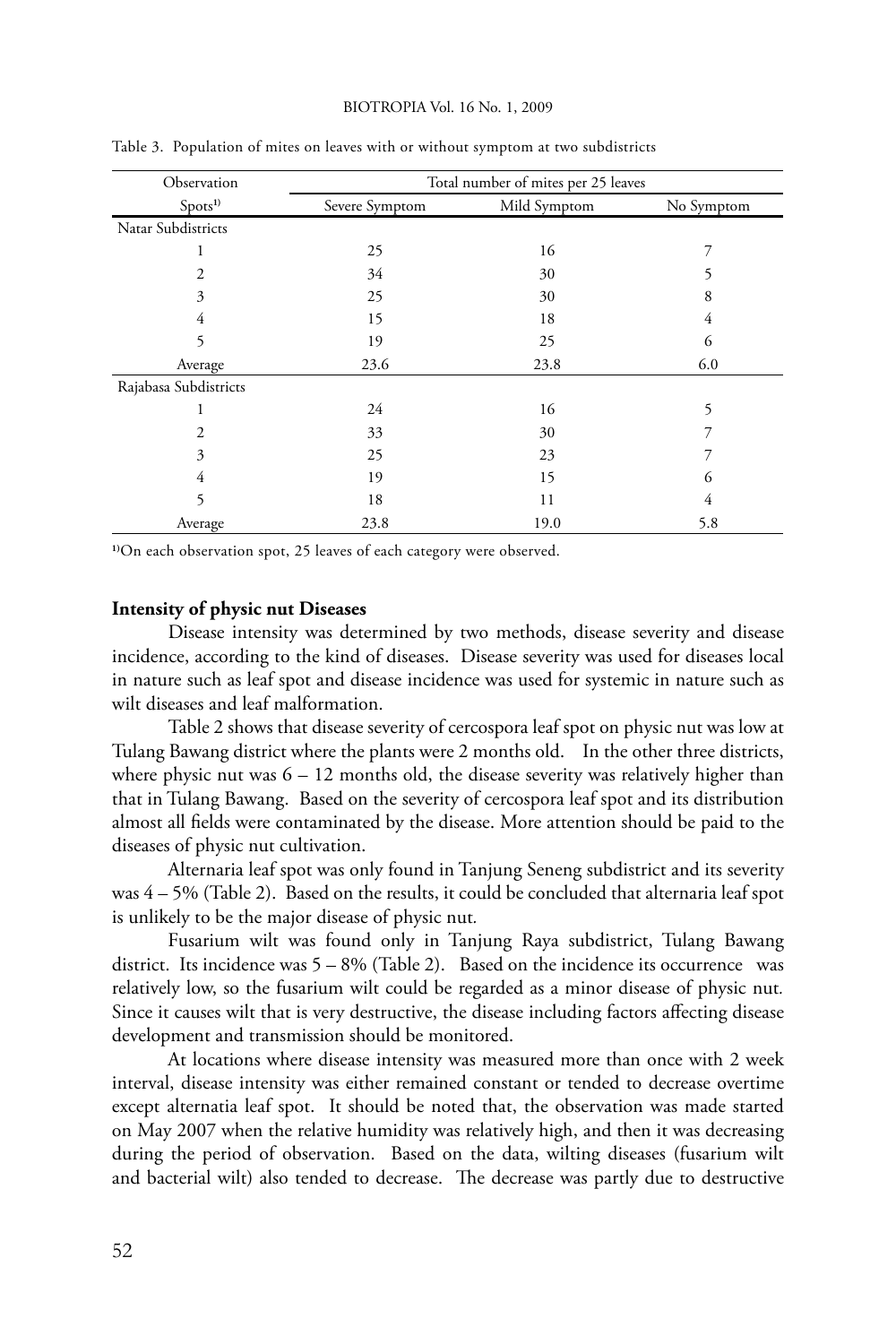observation that some wilted plants were taken and brought to the laboratory for further observation. These uprooted plants were not counted at subsequent field observation.

The most likely to be controlled in physic nut cultivation is bacterial wilt which is suspected to be caused by *Pseudomonas (Ralstonia) solanacearum*. The disease was found in all districts visited. Its incidence was  $2 - 7\%$  in Natar subdistrict,  $9 - 13\%$  in Simpang Pematang subdistrict, and 12% and 32% in Gunung Alit and Talang Padang subdistricts, respectively (Table 2). In addition, it causes wilt so that the disease potentially devastates the plants. According to the facts gathered from this study, it is interesting to note the recovery phenomenon shown by a plant. The plant wilted as a result of attack by *Pseudomonas solanacerum.* However, few months later, the plant recovered. One tends to assume that the recovery phenomena found in bacterial case might be due to the dry condition. This phenomenon needs to be studied further to determine the factor involved. Information obtained from this study is relevant to formulate disease control strategy.

The observation was conducted during the dry season in Lampung Province so that relative humidity was low. Relative humidity is an important environmental factor affecting disease incidence and development and low relative humidity reduce the incidence and development of plant diseases (Agrios 2005; Fry 1982). Similar observation should be conducted during the rainy season with high relative humidity.

## **CONCLUSIONS**

Diseases found on physic nut in Lampung Province were cercospora leaf spot, alternaria leaf spot, fusarium wilt, and bacteial wilt. In addition, leaf malformation was also found in many locations. The symptom was first thought to be the result of a pathogenic virus attack. However, the symptom is not mechanically transmitted and the severity of diseases seemed to be correlated with the occurrence and population of mites. The disease severity of cercospora leaf spot and alternaria leaf spot was relatively low to moderate. Disease incidences of bacterial and fusarium wilts were also considered moderate.

Based on the distribution and intensity of the diseases, the most likely threatening disease in physic nut cultivation is bacterial wilt. *Fusarium* also caused wilt, but it was only found in one subdistrict with low incidence.

## **ACKNOWLEDGMENTS**

The authors would like to thank the Southeast Asian Regional Centre for Tropical Biology (SEAMEO BIOTROP) Bogor for the financial support through DIPA 2007 and to Didik Purwanto and Tedy Achmad Rijaya for technical assistance in the fields and in the laboratory.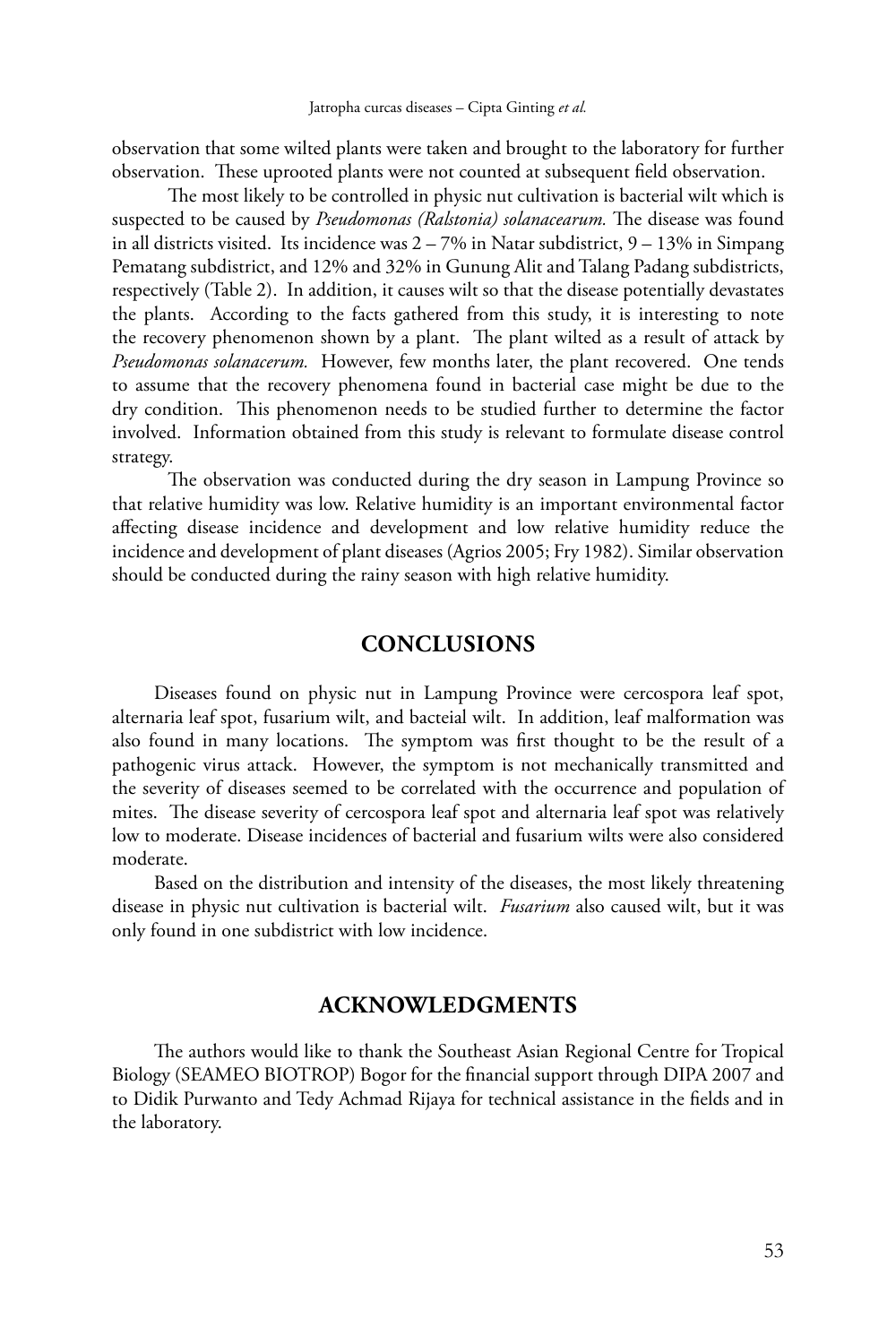#### BIOTROPIA Vol. 16 No. 1, 2009

## **REFERENCES**

- Agrios, G.N. 2005. Plant Pathology. 5<sup>th</sup> ed. Elsevier Academic Press, Burlington, M.A., AS.
- Anon.. 2007a. Lamsel petani budidayakan jarak. Lampung Post, April 16, 2007.
- Anon.. 2007b. Bahan bakar nabati: potensi Lampung 724,354 hektar. Lampung Post, January 24, 2007.
- Banuwa, I.S. 2007. Prospek pengembangan tanaman jarak pagar (*Jatropha curcas* L.) di Provinsi Lampung. Paper presented at Seminar held in Bandar Lampung, May 29, 2009. 14 pp.
- Barnett, H.L. and Hunter, B.B. 2001. Illustrated Genera of Imperfect Fungi. 5th ed. MacMillan Pub. Co., New York.
- Fry, W.E. 1982. Principles of Plant Disease Management. Academic Press, New York.
- Hambali, E. Suryani, A., Dadang, Hariyadi, Hanafie, H., Reksowardojo, I.K., Rivai, M., Ihsanur, M., Suryadarma, P., Tjitrosemito, S., Soerawidjaja, T.H., Prawitasari, T., Prakoso, T., and W. Purnama. 2006. Jarak Pagar: Tanaman Penghasil Biodiesel. Penebar Swadaya, Depok.
- Latha, P., V. Prakasam, A. Kamalakannan, C. Gopalakrishnan, T. Raguchander, M. Paramathma and R. Samiyappan. 2009. First report of *Lasiodiplodia theobromae* (Pat.) Griffon & Maubl causing root and collar rot diseases of physic nut (*Jatropha curcas* L.) in India. Australasian Plant Disease Notes 4: 19 – 20.
- Lozano, J. A. D. 2007. Jatropha. www.gvedinternational.org/file\_117/jatropha/ PDF.Eng.pdf. Accesed on February 18, 2008.
- Prihandana, R. and R. Hendroko. 2006. Petunjuk Budi Daya Jarak Pagar. Agromedia Pustaka, Jakarta.
- Republic of Indonesia , Department of Agriculture. 2006a. Penelitian dan Pengembangan Tanaman Jarak Pagar (*Jatropha curcas* L.) sebagai Bahan Pembuatan Enerji-bio di Indonesia perlu Mengikuti Peta Jalur yang Rasional. Info Tek Jarak Pagar *(Jatropha curcas L.)* Vol. 1 No. 1. in www.deptan.go.id/berita/ update27juli06/infotek/JP/No.201/ 2006.pdf. Accessed on January 17, 2006.
- Republic of Indonesia Department of Agriculture. 2006b. Peluncuran Perdana Benih Unggul Jarak Pagar (*Jatropha curcas* L.). Info Tek Jarak Pagar *(Jatropha curcas L.)* Vol. 1 No. 7, 2006 in www.deptan. go.id/berita/update27juli06/infotek/JP/No.207/2006.pdf Accessed on January 17, 2006.
- Semangun, H. 2000. Penyakit-penyakit Tanaman Perkebunan di Indonesia. Revised ed. Gadjah Mada University Press, Yogyakarta.
- Sudradjat, H.R. 2006. Memproduksi Biodiesel Jarak Pagar, Solusi Hasilkan Biodiesel Bekualitas Tinggi. Penebar Swadaya, Depok.
- Syah, A. N. A. 2006. Biodiesel Jarak Pagar, Bahan Alternatif yang Ramah Lingkungan. Agromedika Pustaka, Jakarta.